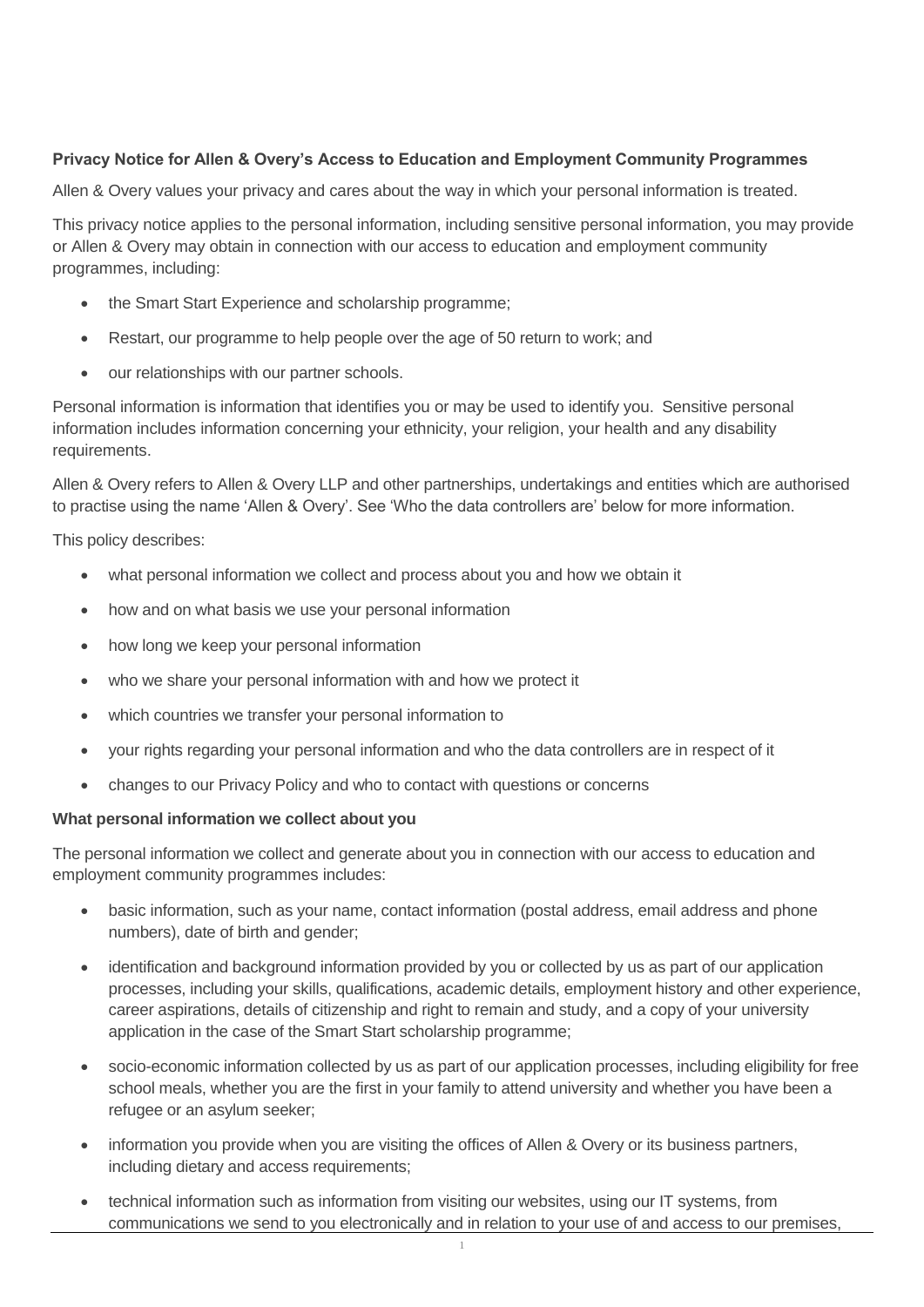such as electronic access records and CCTV footage;

- your ethnicity and/or whether you consider yourself to have a disability or long-term health condition, which is sensitive personal information, but only should you choose to provide it;
- bank account information for the purposes of making payments to you or reimbursing any expenses;
- in the case of the Smart Start scholarship programme, financial information including details of other financial support;
- photographs or video recordings received directly from you or that are taken of you participating in workshops or activities. These may contain sensitive personal information, for instance if they indicate your religion or ethnicity;
- feedback from your school, our staff and third parties involved in delivering the programmes;
- contact details for people we need to contact in case of an emergency;
- in the case of the Smart Start Experience, contact details for your teacher; and
- any other information relating to you which you provide to us.

Before providing us with personal information about another individual, please make sure that you have their permission to share it with us for the relevant purpose.

# **How we may obtain your personal information**

In relation to your application or participation in our access to education and employment community programmes, we collect or obtain your personal information:

- through completion of an application form and as part of our assessment and acceptance procedures;
- during interviews and assessment exercises;
- from third parties working with us on our access to education and employment community programmes, such as Causeway Education and Connectr. See 'Who we share your personal information with' for more information;
- in connection with your attendance at our offices, such as access and dietary requirements provided by you or CCTV footage or electronic access information;
- in the course of any work experience you undertake with us or as a result of participating in workshops, training, seminars or other activities:
- in surveys and feedback sessions with you to get your views on our programmes and how they have benefitted you;
- from Allen & Overy staff and business partners in relation to your participation in our programmes and any work experience you undertake; and
- when you contact or communicate with us, including by email and through websites or applications (including allenovery.com).

# **How we may use your personal information**

We will only process and use sensitive personal information about:

- your dietary and access requirements in order to cater for your needs when visiting our offices; and
- your ethnicity and whether you consider yourself to have a disability or long-term health condition for diversity monitoring and reporting purposes.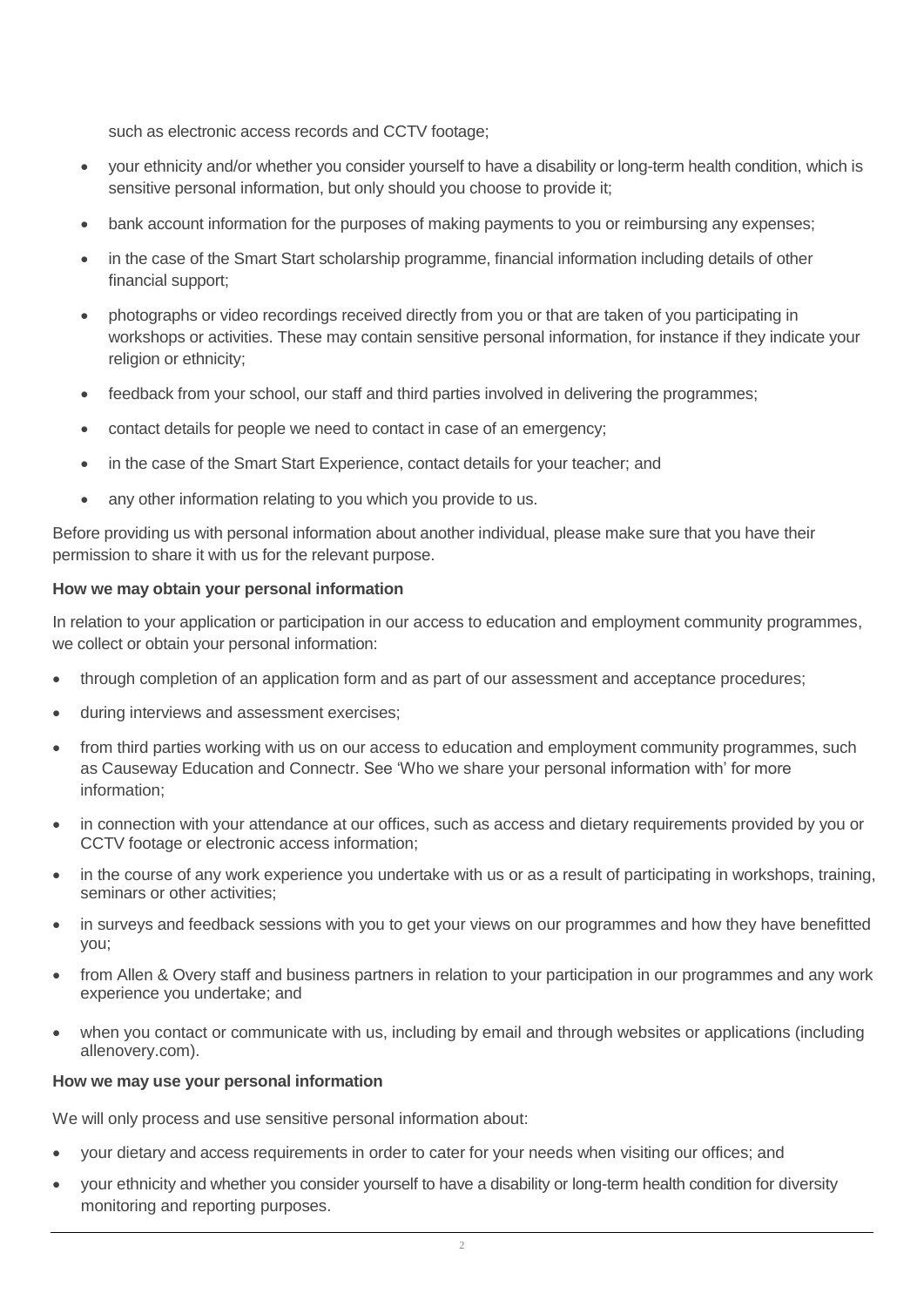We will process and use your personal information more generally in order to run, administer, promote and improve our access to education and employment community programmes and to help us consider any new programmes we might offer.

Where you choose to participate in them, we will use your personal information in relation to other programmes that develop employability skills, prepare individuals for the workplace and to provide work experience with Allen & Overy, our clients or business partners.

We may use photographs or video recordings of individuals participating in workshops or other activities and quotes in relation to their experiences:

- in materials and publications created by Allen & Overy for internal events or meetings;
- on Allen & Overy websites available to the general public;
- in Allen & Overy's annual review or other external publications that are available to the general public;
- in local, national and international newspapers or news programmes; and
- in any similar promotional media or marketing materials.

# **How and on what basis we use your personal information**

We have set out below the principal purposes for which we use your personal information and the legal basis (as set out in data protection law) that we rely on to do so.

| <b>Purpose</b>                                                                                                                                | <b>Legal Basis</b>                                                                                                                                                                                    |
|-----------------------------------------------------------------------------------------------------------------------------------------------|-------------------------------------------------------------------------------------------------------------------------------------------------------------------------------------------------------|
| To provide information requested by you and to<br>communicate with you                                                                        | For our legitimate business purposes (to provide<br>information that you request and to communicate<br>with you)                                                                                      |
| To process and assess your application and consider<br>your suitability for our access to education and<br>employment community programmes    | For our legitimate business purposes (to assess<br>and consider your application) and to take steps<br>prior to entering into a contract between you and<br><b>US</b>                                 |
|                                                                                                                                               | To comply with any legal obligations that apply to<br>us in relation to this purpose, such as to establish<br>eligibility to remain and study in the UK                                               |
| To organise and host workshops and exercises, provide<br>training, host events that you attend and provide work<br>experience, where relevant | For our legitimate business purposes (for example,<br>we will collect data to facilitate your visit to our<br>premises and maintain the security of our systems<br>and premises)                      |
|                                                                                                                                               | We may also process personal information to<br>ensure compliance with the firm's legal obligations<br>to provide appropriate access to its premises and<br>comply with health and safety requirements |
| To promote and improve our access to education and<br>employment community programmes                                                         | For our legitimate business purposes (the<br>provision, improvement and promotion of our<br>programmes)                                                                                               |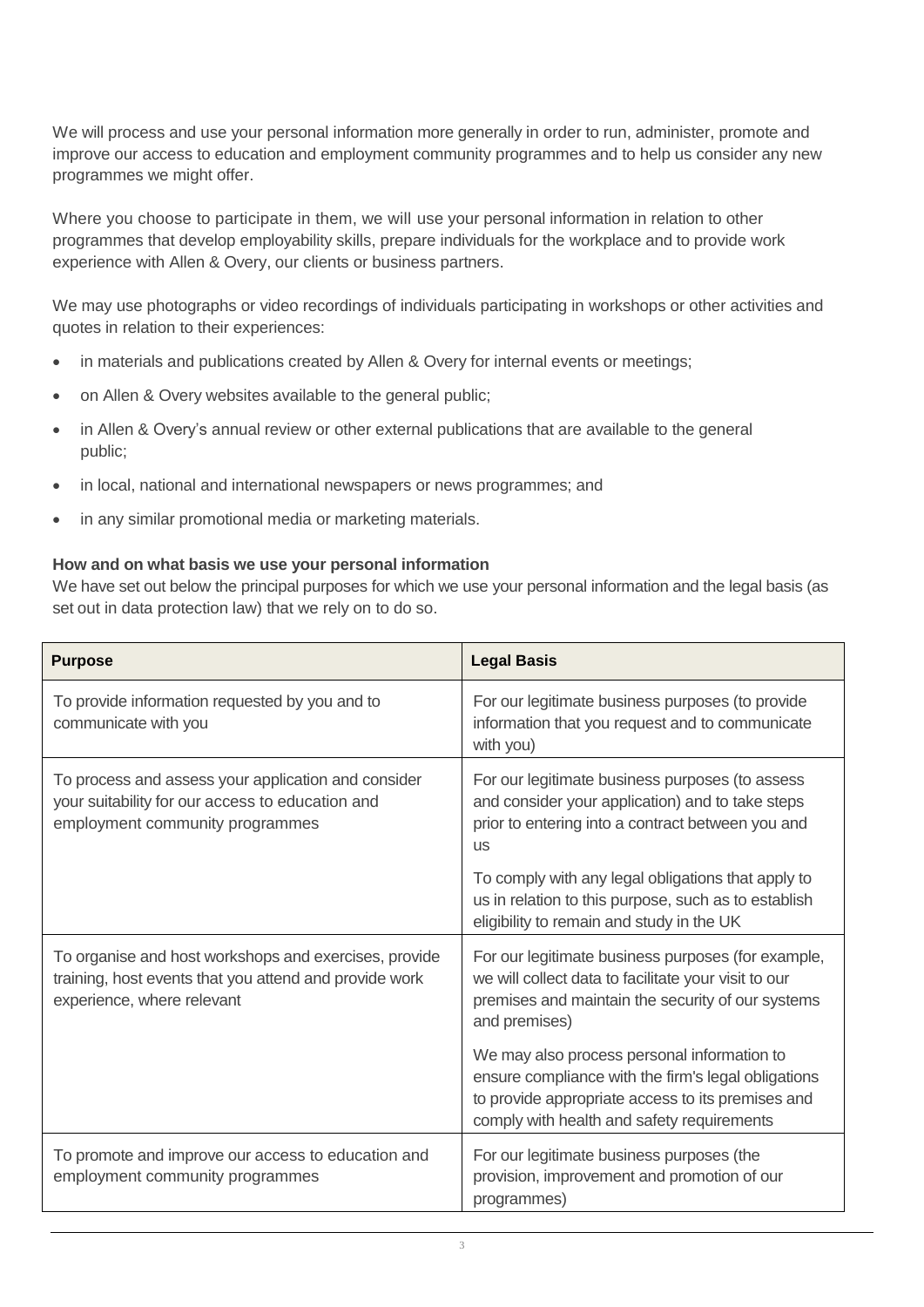| <b>Purpose</b>                                                                                                                                                       | <b>Legal Basis</b>                                                                                                                                                                                                                                        |
|----------------------------------------------------------------------------------------------------------------------------------------------------------------------|-----------------------------------------------------------------------------------------------------------------------------------------------------------------------------------------------------------------------------------------------------------|
| For diversity and equality monitoring purposes                                                                                                                       | For our legitimate interests and for reasons of<br>substantial public interest (to monitor and evaluate<br>the effectiveness of our programmes and the<br>diversity of its applicants and participants)                                                   |
|                                                                                                                                                                      | We will request your consent to process that<br>personal information where required by applicable<br>law                                                                                                                                                  |
| For remuneration and reimbursement purposes, in<br>particular to reimburse expenses and, if you are<br>awarded a scholarship, to pay the agreed financial<br>support | For our legitimate business purposes (to reimburse<br>expenses of those who wish to participate in our<br>access to education and employment community<br>programmes) and, depending on the<br>circumstances, to perform a contract between you<br>and us |
| To audit and monitor the use of our website and other<br>technology tools                                                                                            | For our legitimate business purposes (the<br>provision of the website and technology tools and<br>to improve and ensure the security of those<br>resources)                                                                                               |
| To maintain appropriate business records                                                                                                                             | For our legitimate interests                                                                                                                                                                                                                              |
| To fulfil our legal, regulatory and risk management<br>obligations, including establishing, exercising or<br>defending legal claims                                  | For our legitimate business purposes and for<br>compliance with legal obligations to which we are<br>subject                                                                                                                                              |

# **How long we keep your personal information**

Your personal information will be retained in accordance with our global data retention policy which categorises all of the information held by Allen & Overy and specifies the appropriate retention period for each category of data. Those periods are based on the requirements of applicable data protection laws and the purpose for which the information is collected and used, taking into account legal and regulatory requirements to retain the information for a minimum period, limitation periods for taking legal action, good practice and Allen & Overy's business purposes.

# **Who we share your personal information with**

As an international law firm, any information that you provide to us may be shared with and processed by any entity in the worldwide network of Allen & Overy. You can see a list of our offices at [http://www.allenovery.com/locations/.](http://www.allenovery.com/locations/)

We will also share your personal information with:

- third parties involved in organising, hosting, delivering or accrediting our education and employment community programmes (including our charity partner Causeway Education and our accrediting body City & Guilds in the case of our Smart Start programme, and our social enterprise partner Connectr in the case of our Restart programme) or monitoring, evaluating, promoting or reporting on diversity, equality and inclusion in those programmes;
- our clients and business partners where they provide work experience, mentoring, assist with the delivery of workshops and training or are otherwise involved helping us to deliver our education and employment community programmes;
- journalists and publicists reporting on or promoting our education and employment community programmes;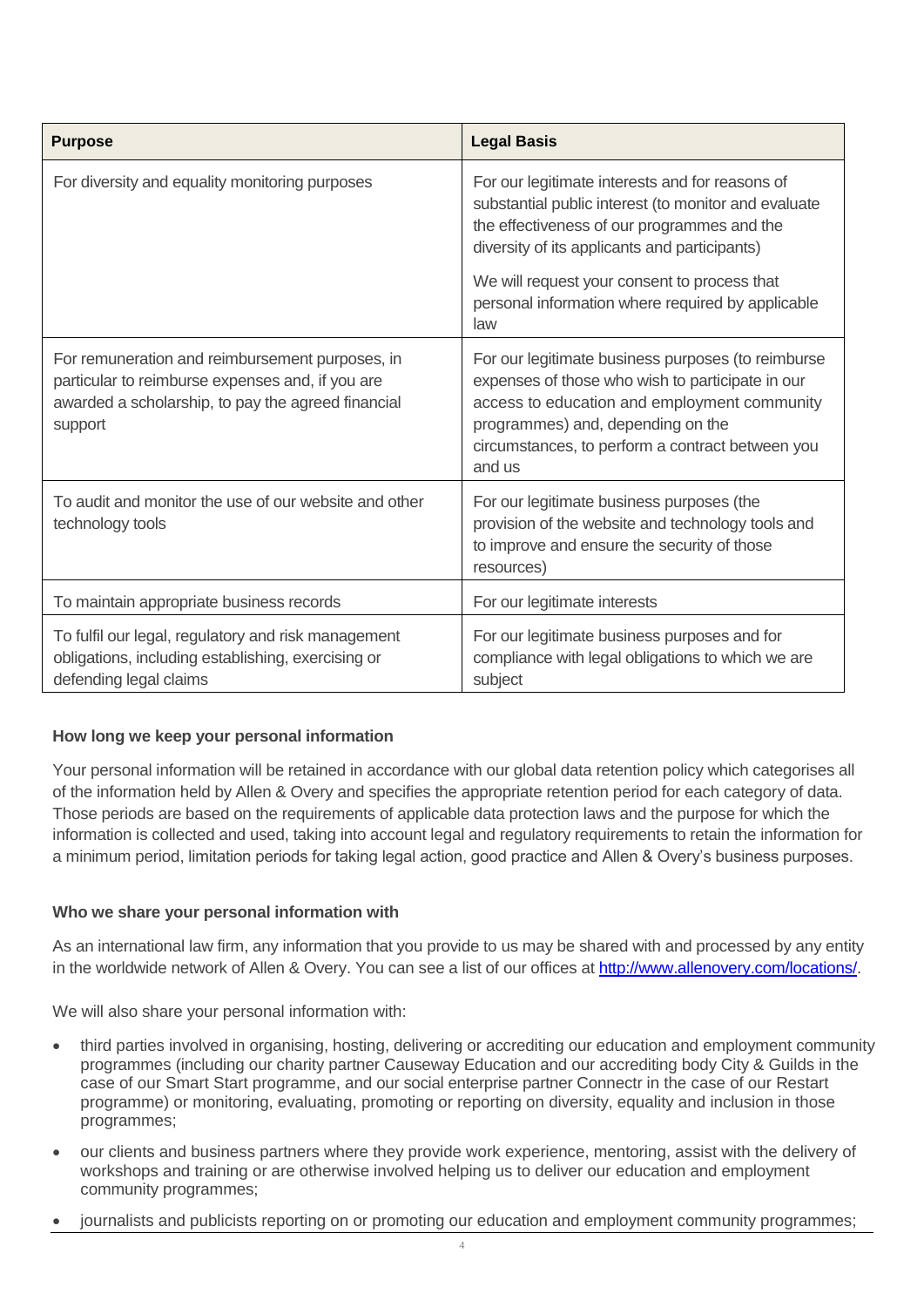- Allen & Overy's social media sites such as Facebook, LinkedIn and Twitter to promote our education and employment community programmes;
- IT service providers and suppliers to whom we outsource certain support services such as word processing, photocopying and document review;
- legal and regulatory authorities, courts, tribunals, government agencies and law enforcement agencies; and
- our professional advisers and auditors.

### **Protection of your information**

We use a variety of technical and organisational measures to help protect your personal information from unauthorised access, use, disclosure, alteration or destruction consistent with applicable data protection laws. Allen & Overy LLP holds the internationally recognised security standard BS ISO/IEC 27001:2013 in respect of its document management and email systems and the supporting infrastructure for Allen & Overy's offices globally. This is an independently verified certification that information security is managed in line with international best practice.

When we engage a third party service provider to collect or otherwise process personal information on our behalf, the third party is selected carefully and will be required to have appropriate security measures in place.

#### **Transferring information outside the EEA**

For the purposes set out in this Privacy Policy, we may need to transfer your personal information to locations outside the jurisdiction in which you provide it. This may entail a transfer of your information from a location within the European Economic Area (the **EEA**) to outside the EEA, or from outside the EEA to a location within the EEA. Please see 'Who we share your personal information with' for more detail on how the information may be shared with Allen & Overy offices and third parties.

The level of information protection in countries outside the EEA may be less than that offered within the EEA. Where this is the case, we will implement appropriate measures to ensure that your personal information remains protected and secure in accordance with applicable data protection laws. EU standard contractual clauses (as contemplated by Article 46(2) of the European Union's General Data Protection Regulation) are in place between all Allen & Overy entities that share and process personal data. Where our third party service providers process personal data outside the EEA in the course of providing services to us, our written agreement with them will include appropriate measures, usually standard contractual clauses. For more information about the measures in place, please contact us (see section below 'Who to contact with questions or concerns').

# **Your rights in respect of your personal information**

The European Union's General Data Protection Regulation and other applicable data protection laws provide certain rights for the individuals whose personal information we process.

You are entitled to request a copy of the information we hold about you and information about how we process it. You may also have a right in accordance with applicable data protection law to have it rectified or deleted, to restrict or suspend our processing of that information, to object to our processing of your information and, in some circumstances, to request receipt or transmission to another organisation, in a machine-readable form, of personal information relating to you that you have provided to us. Where we rely on your consent to process your personal information, you have the right to withdraw your consent at any time. You also have the right to lodge a complaint with a local supervisory authority in relation to our processing of your personal information.

If you object to the processing of your personal information, or if you have provided your consent to processing and you later choose to withdraw it, we will respect that choice in accordance with our legal obligations.